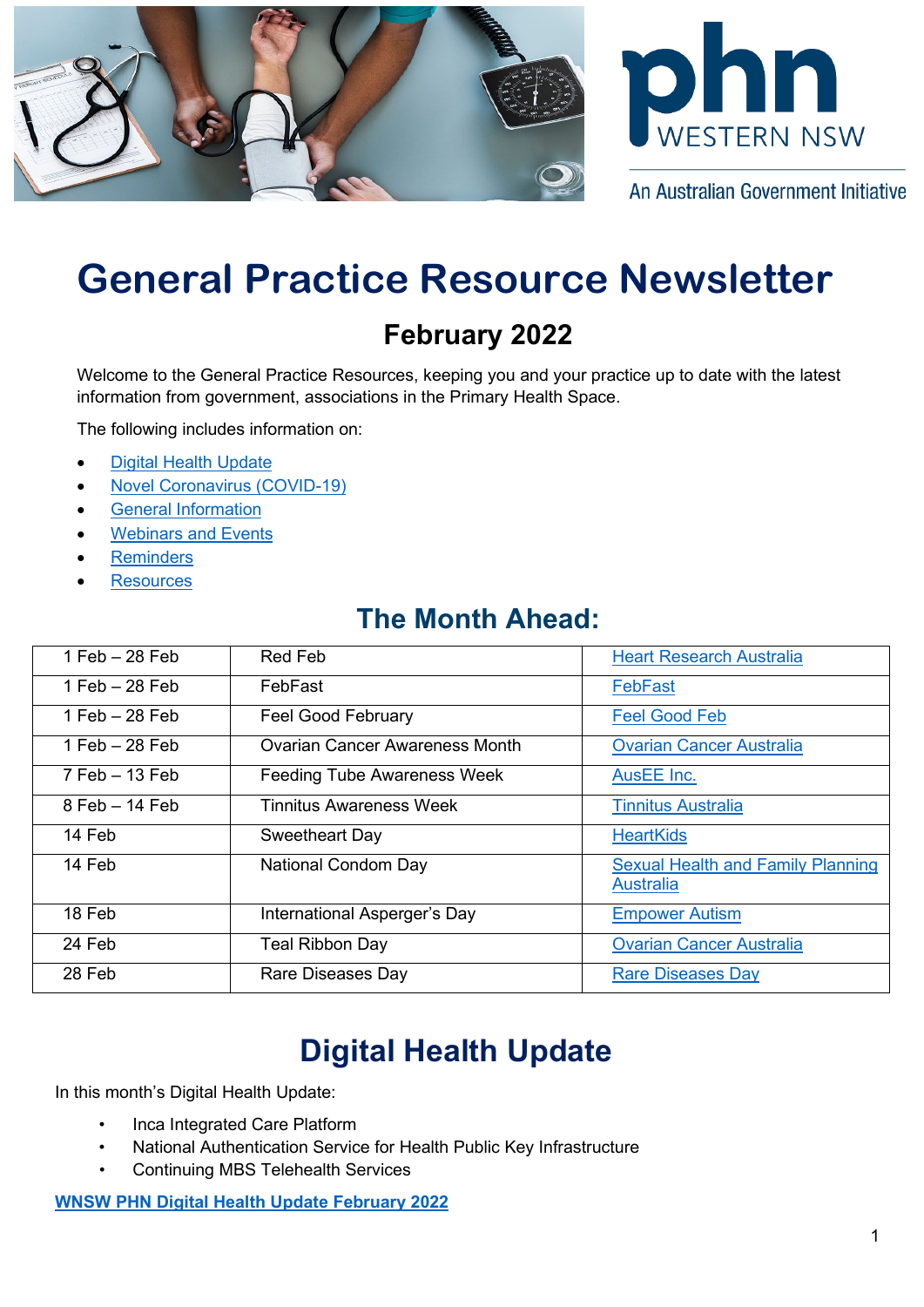## **NOVEL CORONAVIRUS (COVID-19)**

The WNSW PHN Website is regularly updated with the latest information, including Information Lines, Self-Quarantine Guidelines, Patient Care, and printable resources for GP's and ED's, as well as links to the Department of Health, NSW Health, RACGP, WHO and more.

**<https://www.wnswphn.org.au/coronavirus>**

**<https://www.wnswphn.org.au/covid19vaccinations>**

**[WNSW PHN COVID-19 Vaccination Matters Quick Contact Guide](https://www.wnswphn.org.au/uploads/documents/newsletters/GP%20Resources%20July%202021/WNSW%20PHN%20COVID-19%20Primary%20Care%20Vaccination%20Contacts.pdf)**

**[COVID-19 Infection Prevention and Control Manual \(October 2021\)](https://www.cec.health.nsw.gov.au/keep-patients-safe/COVID-19/COVID-19-IPAC-manual)**

**[Handling consent refusal by people presenting for vaccination](https://www.wnswphn.org.au/uploads/documents/newsletters/GP%20Resources%20January%202022/COVID%20Vaccine%20-%20Handling%20Consent.pdf)**

**[COVID -19 in Children: Resources for Primary Care](https://www.wnswphn.org.au/uploads/documents/newsletters/GP%20Resources%20January%202022/COVID-19%20Digital%20Poster.pdf)**

**[Emergency department assessment and management of COVID-19 in adults \(Delta variant\)](https://www.wnswphn.org.au/uploads/documents/newsletters/GP%20Resources%20February%202022/guide-ed-assessment-management.pdf)  [NSW quick reference guide](https://www.wnswphn.org.au/uploads/documents/newsletters/GP%20Resources%20February%202022/guide-ed-assessment-management.pdf)**

**[COVID-19 Vaccines in Australia –](https://www.wnswphn.org.au/uploads/documents/newsletters/GP%20Resources%20February%202022/COVID-19_vaccine_comparison_poster_v11.pdf) Comparison Poster**

**[Department of Health COVID-19 Vaccine Rollout Primary Care Update –](https://www.wnswphn.org.au/uploads/documents/newsletters/GP%20Resources%20February%202022/14JAN22_COVID-19%20Vaccine%20Rollout%20Primary%20Care%20Update.pdf) Jan 14 2022**

#### **COVID-19 MBS Telehealth Services**

**[COVID-19 Temporary MBS Telehealth Services Factsheet](https://www.wnswphn.org.au/uploads/documents/newsletters/GP%20Resources%20October%202021/Factsheet-COVID-19-GPsOMP-30.07.21.pdf) MBS Quick Guide to COVID-19 Items [\(updated February 2022\)](https://www.wnswphn.org.au/uploads/documents/newsletters/GP%20Resources%20February%202022/MBS%20card_FEB22_COVID-19.v2.pdf) [MBS Quick Guide \(updated February](https://www.wnswphn.org.au/uploads/documents/newsletters/GP%20Resources%20February%202022/MBS%20card_FEB22.pdf) 2022) [RACGP MBS Aged Care guide \(updated September 2021\)](https://www.wnswphn.org.au/uploads/documents/newsletters/GP%20Resources%20October%202021/RACGP%20MBS%20Aged%20Care%20guide%20-%202021-09-21.pdf) MBS Factsheet - [Continuing MBS Telehealth Services](https://www.wnswphn.org.au/uploads/documents/newsletters/GP%20Resources%20February%202022/Factsheet-COVID-19-GPs-OMP.151221.pdf) [MBS COVID-19 telehealth 'existing relationship' requirement -](https://www.wnswphn.org.au/uploads/documents/newsletters/GP%20Resources%20February%202022/askmbs-advisory-existing-relationship-clarification-askmbs-advisory---existing-relationship-clarification.pdf) Clarification of exemptions**

#### **RACGP COVID-19 Update Webinar – Watch on Demand**

The RACGP NSW COVID-19 update webinar held on Monday 10 January is available to view now, along with the webinar's presentation slides and the Q&A session.

**[View the RACGP NSW COVID-19 update held on Monday 10 January here](https://www.youtube.com/watch?v=-ox2wWGFq3g) [RACGP NSW COVID-19 update 10 January slides](https://www.wnswphn.org.au/uploads/documents/newsletters/GP%20Resources%20February%202022/Presentation%20COVID-19%20update-%2010.01.2022.pdf) [RACGP NSW COVID-19 update 10 January Q&A Summary](https://www.wnswphn.org.au/uploads/documents/newsletters/GP%20Resources%20February%202022/QA%20-%20COVID-19%20update%2010.01.2022.pdf)**

#### **Kindness During a Pandemic**

The Pandemic Kindness Movement was created by clinicians across Australia, working together to support all health workers during the COVID-19 pandemic.

The NSW Government Agency for Clinical Innovation has curated respected, evidence-informed resources and links to valuable services to support the wellbeing of the health workforce.

**[Pandemic Kindness Movement](https://aci.health.nsw.gov.au/covid-19/kindness)**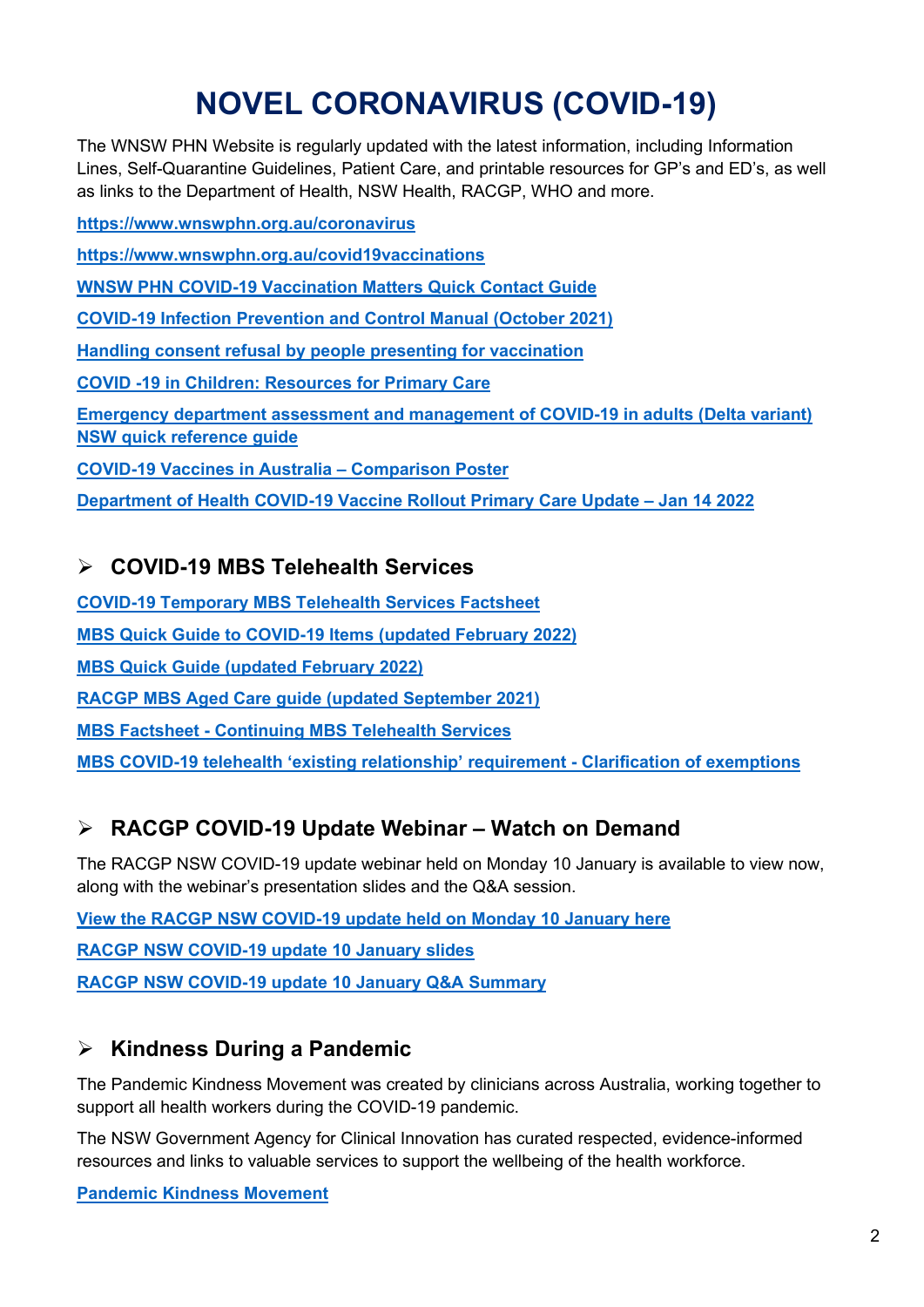#### **Quarantine and Self-isolation: Pay and Leave**

Find out what pay and leave options are available to employees who need to quarantine or selfisolate because of coronavirus by referring to the latest information from the Australian Government Fair Work Ombudsman.

**[Quarantine and self-isolation: pay and leave Information](https://coronavirus.fairwork.gov.au/coronavirus-and-australian-workplace-laws/pay-leave-and-stand-downs/quarantine-self-isolation)**

#### **On-site assessments under the NGPA Scheme**

The Australian Commission on Safety and Quality in Health Care has released information regarding the continuation of on-site assessments under the National General Practice Accreditation (NGPA) Scheme in the current COVID-19 Pandemic.

**[On-site assessments under the NGPA Scheme Information](https://mailchi.mp/qpa.health/commission-update-onsite-visits-2675433?e=c074cd543f)**

#### **COVID-19 Vaccine Reports in CAT**

Three new COVID-19 reports are coming to CAT, to help you manage and track booster doses and immunocompromised patients:

- **[COVID-19 Vaccine Dosage Administration Report](https://help.pencs.com.au/display/CG/COVID+Vaccine+Administration+Report)**  audit COVID-19 Vaccines given at the practice.
- **[COVID-19 Booster Dose Report](https://help.pencs.com.au/display/CR/COVID-19+Vaccine+Booster%3A+Identify+priority+patients+due+for+a+booster+shot)** identify patients who are eligible for the COVID-19 Booster dose.
- **[Immunocompromised Report](https://help.pencs.com.au/display/CR/Identify+immunocompromised+patients+due+for+a+third+COVID-19+vaccine)**  find immunocompromised patients for recall and track their vaccination status.

### **GENERAL INFORMATION**

#### <span id="page-2-0"></span>**SafeScript NSW, Coming Soon to WNSW PHN**

Prescribers and pharmacists in the WNSW PHN region will have access to SafeScript NSW from May 2022, as part of a phased statewide rollout.

**[SafeScript NSW, Coming Soon to WNSW PHN News Release](https://www.wnswphn.org.au/uploads/documents/newsletters/GP%20Resources%20February%202022/SafeScript%20NSW%20health%20practitioner%20article_.pdf)**

#### **NSW Health Lumos Information Presentations**

NSW Health has released two new videos on Lumos from the perspective of GPs as a support tool for Practice Management.

**[NSW Health Video –](https://www.health.nsw.gov.au/lumos/Pages/lumos-in-action.aspx) Lumos in Action**

**[NSW Health Video –](https://www.health.nsw.gov.au/lumos/Pages/gp-information.aspx) GP Information**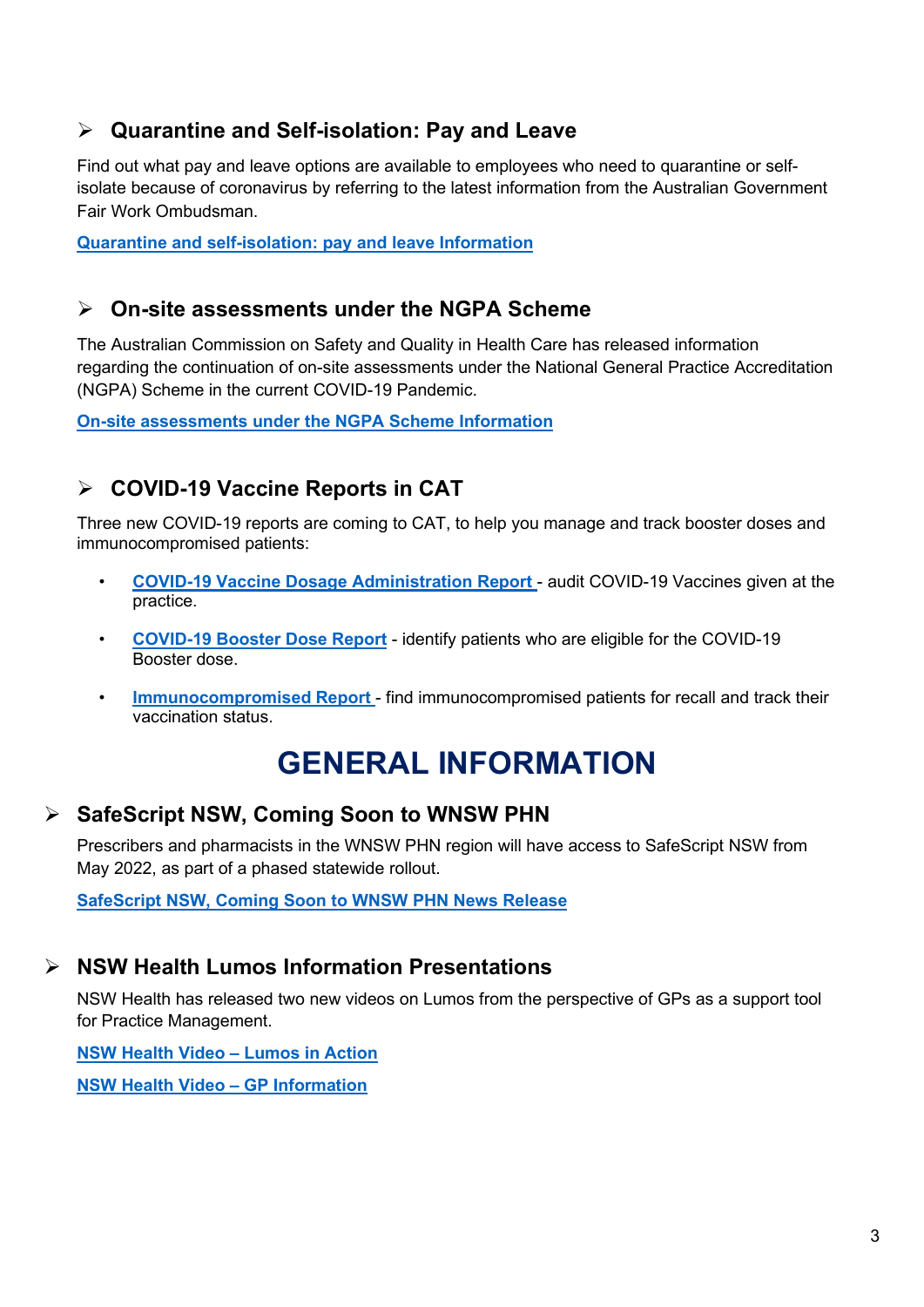#### **WNSW PHN Pain Management ECHO Network – Commences March 8**

Project ECHO® (Extension for Community Healthcare Outcomes) is a collaborative model of medical education, case discussion and peer learning. GPs and other healthcare professionals can access evidence-based, multidisciplinary information for their patients with pain issues from a panel of experts as well as their peers.

This five-session series commences from 8<sup>th</sup> March 2022, with the following 4 dates to be confirmed shortly.

**[WNSW PHN Pain Management ECHO Network Information](https://wnswphn.org.au/calendar/67/1373-WNSWPHN-Pain-Management-ECHO-Network)**

#### **Engage Patients in their Health Care with My Health Notebook**

**[My Health Notebook](https://wnswphn.org.au/healthnotebook)** is a new tool developed by WNSW PHN's health literacy team to help people engage more fully in their healthcare. The personal health journal is a place people can jot notes, questions and keep record of things to tell their GP in one handy place. The journal is also a great tool for GPs to start discussions about managing medications, health checks and screening, health support services, and My Health Record.

**[Contact our health literacy project officers,](mailto:healthliteracy@wnswphn.org.au)** Kath and Karen, for more information, to get your copy and/or to get copies for your patients.

<span id="page-3-0"></span>

| <b>Name</b>                                                      | <b>Date</b>                           | <b>About</b>                                                                                                                                                                                                                                                                                                                                                       | <b>Link</b>                    | <b>Cost</b> |
|------------------------------------------------------------------|---------------------------------------|--------------------------------------------------------------------------------------------------------------------------------------------------------------------------------------------------------------------------------------------------------------------------------------------------------------------------------------------------------------------|--------------------------------|-------------|
| <b>General Practice</b><br>In A Rapidly<br><b>Changing World</b> | Wednesday,<br>2nd February<br>6.30pm  | Tonic founder, Dr Norman Swan (Host of<br>ABC Radio Nationals Health Report and<br>Coronacast), is hosting a 60min webinar &<br>QA session with expert panellists, discussing<br>COVID in General Practice, what is coming<br>next and what GPs and their staff can do to<br>adapt to the multiple demands and changing<br>variants.                               | <b>Register</b><br>here        | Free        |
| Diagnosing and<br>managing skin<br>cancer: The<br>nurses' role   | Tuesday 15<br>February<br>from 1:00pm | Hosted by Melanoma Institute Australia, this<br>new quarterly webinar series will help you<br>access current, evidence-based information<br>that is relevant to your practice.                                                                                                                                                                                     | <b>Register</b><br><u>here</u> | Free        |
| WNSWPHN Pain<br>Management<br><b>ECHO Network</b>                | Starts March<br>8, 2022               | Project ECHO <sup>®</sup> (Extension for Community<br>Healthcare Outcomes) is a collaborative<br>model of medical education, case discussion<br>and peer learning. GPs and other healthcare<br>professionals can access evidence-based,<br>multidisciplinary information for their patients<br>with pain issues from a panel of experts as<br>well as their peers. | <b>Register</b><br>here        | Free        |

### **WEBINARS and EVENTS**